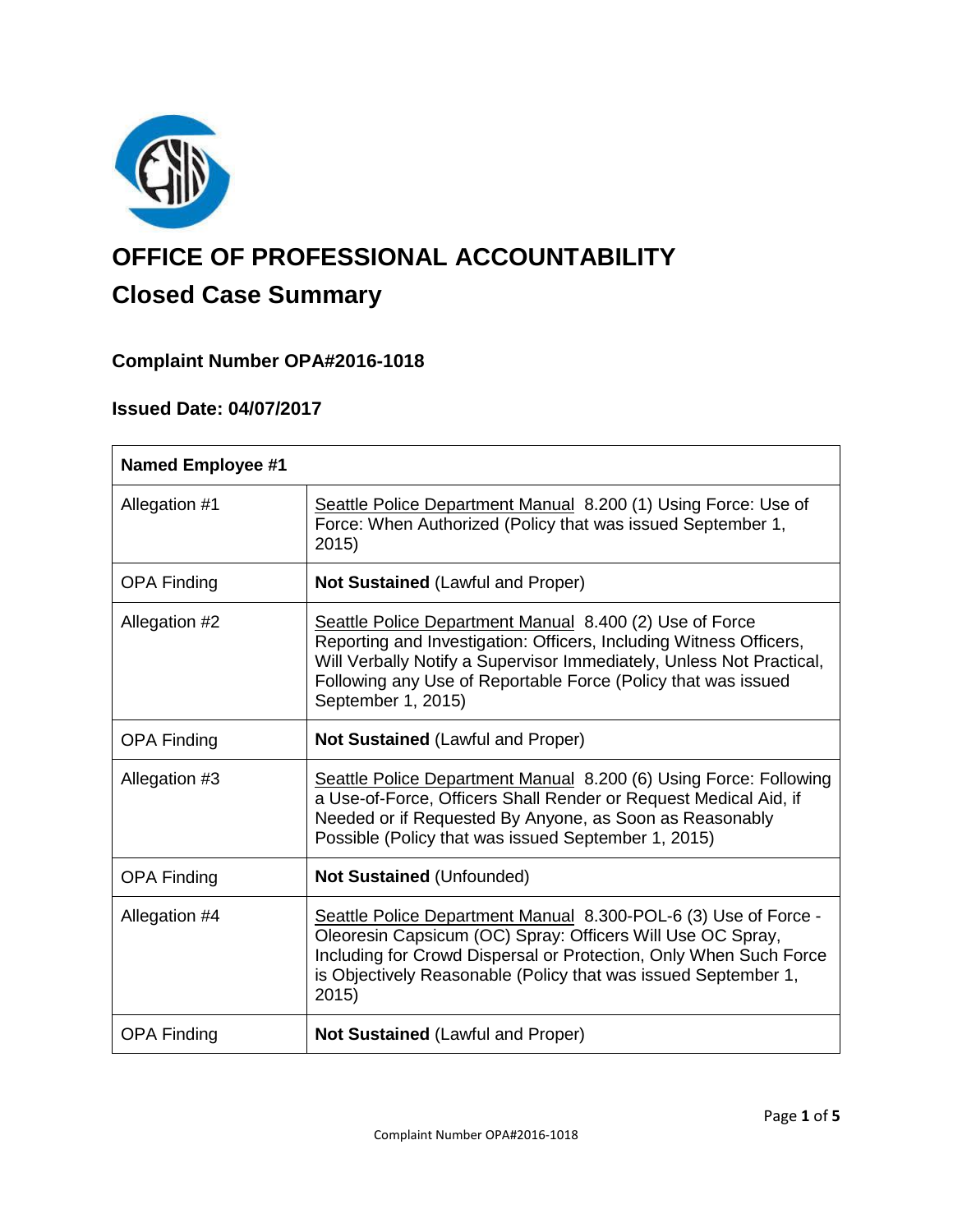| Allegation #5           | Seattle Police Department Manual 8.300-POL-6 (4) Use of Force -<br>Oleoresin Capsicum (OC) Spray: Officers Shall Issue a Verbal<br>Warning to the Subject, Fellow Officers and Other Individuals<br>Present Prior to Using OC Spray (Policy that was issued September<br>1, 2015 |
|-------------------------|----------------------------------------------------------------------------------------------------------------------------------------------------------------------------------------------------------------------------------------------------------------------------------|
| <b>OPA Finding</b>      | <b>Not Sustained (Inconclusive)</b>                                                                                                                                                                                                                                              |
| Allegation #6           | Seattle Police Department Manual 8.300-POL-6 (9) Use of Force -<br>Oleoresin Capsicum (OC) Spray: Officers Shall Assist Exposed<br>Subjects with Decontamination and Water- Flushing of Exposed<br>Areas as Soon as Feasible (Policy that was issued September 1,<br>2015        |
| <b>OPA Finding</b>      | <b>Not Sustained (Unfounded)</b>                                                                                                                                                                                                                                                 |
| <b>Final Discipline</b> | N/A                                                                                                                                                                                                                                                                              |

| <b>Named Employee #2</b> |                                                                                                                                                                                                                                                                                              |
|--------------------------|----------------------------------------------------------------------------------------------------------------------------------------------------------------------------------------------------------------------------------------------------------------------------------------------|
| Allegation #1            | Seattle Police Department Manual 8.400 (2) Use of Force<br>Reporting and Investigation: Officers, Including Witness Officers,<br>Will Verbally Notify a Supervisor Immediately, Unless Not Practical,<br>Following any Use of Reportable Force (Policy that was issued<br>September 1, 2015) |
| <b>OPA Finding</b>       | <b>Allegation Removed</b>                                                                                                                                                                                                                                                                    |
| Allegation #2            | Seattle Police Department Manual 8.200 (6) Using Force: Following<br>a Use-of-Force, Officers Shall Render or Request Medical Aid, if<br>Needed or if Requested By Anyone, as Soon as Reasonably<br>Possible (Policy that was issued September 1, 2015)                                      |
| <b>OPA Finding</b>       | <b>Allegation Removed</b>                                                                                                                                                                                                                                                                    |
| Allegation #3            | Seattle Police Department Manual 5.002 (6) Responsibilities of<br><b>Employees Concerning Complaints of Possible Misconduct:</b><br>Employees Must Otherwise Report Misconduct (Policy that was<br>issued January 1, 2015)                                                                   |
| <b>OPA Finding</b>       | <b>Allegation Removed</b>                                                                                                                                                                                                                                                                    |
| <b>Final Discipline</b>  | N/A                                                                                                                                                                                                                                                                                          |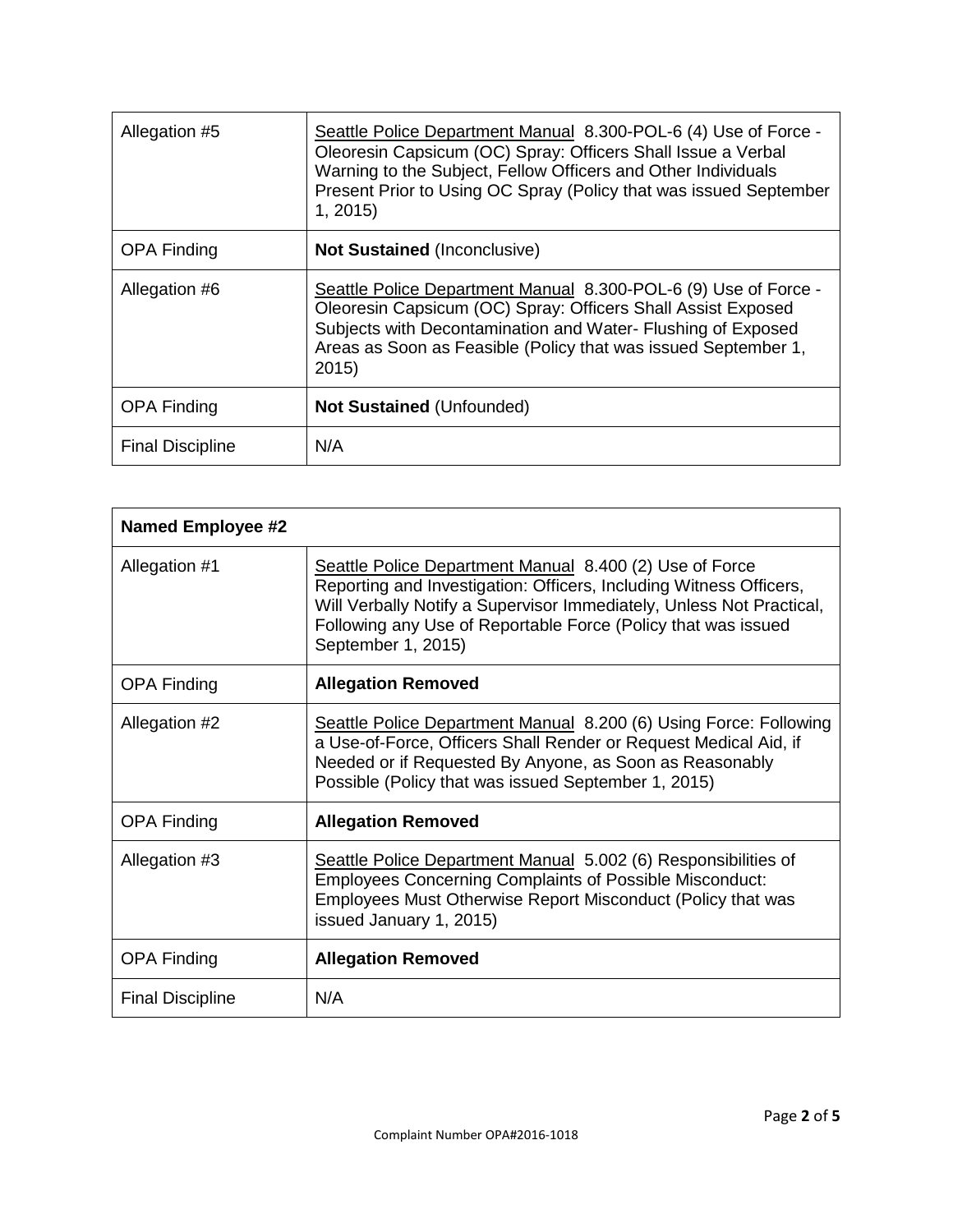# **INCIDENT SYNOPSIS**

The Named Employees responded to a parking lot where several fights had broken out.

#### **COMPLAINT**

The complainant called 911. The complainant alleged that he was pepper sprayed without warning and he informed officers at the scene, but they did not do anything for him and rolled their eyes at him.

#### **INVESTIGATION**

The OPA investigation included the following actions:

- 1. Review of the complaint memo
- 2. Review of In-Car Videos (ICV)
- 3. Search for and review of all relevant records and other evidence
- 4. Interview of SPD employee

# **ANALYSIS AND CONCLUSION**

Based on the active fight taking place in front of Named Employee #1 and the lack of response to his various attempts to get the combatants and the crowd to disperse, combined with the size and tenor of the crowd, the OPA Director found Named Employee #1's use of force was reasonable, necessary and proportional. In addition, while it was clear that some of the pepper spray affected the complainant and possibly others, the preponderance of the evidence showed that Named Employee #1 did what was reasonable to direct the stream of pepper spray at the combatants and did not intentionally deploy the spray as a "fog" or shower over the crowd.

Given the nature of this incident and the time it took to disperse the crowd and restore order, the OPA Director found Named Employee #1's timeliness in reporting his use of pepper spray to a supervisor was reasonable and consistent with the requirements of this policy.

Based on the preponderance of the evidence from this investigation, the OPA Director found that Named Employee #1 had no reason to believe that any person was in need of or had requested medical aid.

The OPA Director was unable to find a preponderance of evidence to either prove or disprove the allegation that Named Employee #1 failed to give an adequate warning he was about to deploy pepper spray.

Based on the preponderance of the evidence from this investigation, the OPA Director found that Named Employee #1 had no reason to believe that any person was in need of or had requested assistance with decontamination following exposure to pepper spray.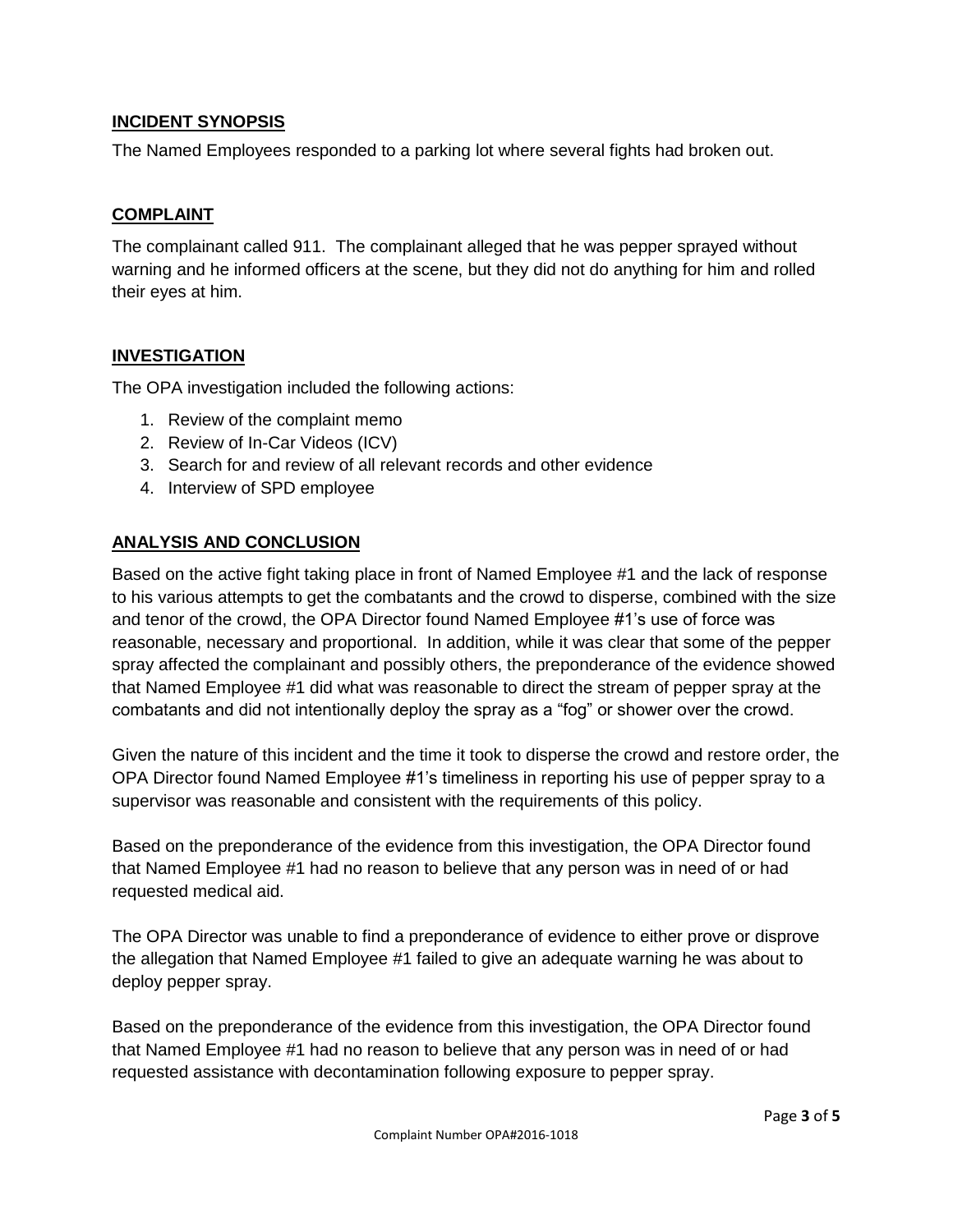The OPA investigation did not reveal the identity of any officer or supervisor who failed to timely notify a supervisor of the use of force by Named Employee #1.

The OPA investigation did not reveal the identity of any officer or supervisor who failed to render or request medical aid when asked.

The OPA investigation did not reveal the identity of any officer or supervisor who knew of or received a complaint of misconduct and failed to report it as required.

# **FINDINGS**

#### **Named Employee #1**

#### Allegation #1

A preponderance of the evidence showed that Named Employee #1's use of force was reasonable, necessary and proportional. Therefore a finding of **Not Sustained** (Lawful and Proper) was issued for *Using Force: Use of Force: When Authorized.*

#### Allegation #2

A preponderance of the evidence showed that Named Employee #1's timeliness in reporting his use of pepper spray to a supervisor was reasonable and consistent with the requirements of this policy. Therefore a finding of **Not Sustained** (Lawful and Proper) was issued for *Use of Force Reporting and Investigation: Officers, Including Witness Officers, Will Verbally Notify a Supervisor Immediately, Unless Not Practical, Following any Use of Reportable Force.*

#### Allegation #3

A preponderance of the evidence showed that Named Employee #1 had no reason to believe that any person was in need of or had requested medical aid. Therefore a finding of **Not Sustained** (Unfounded) was issued for *Using Force: Following a Use-of-Force, Officers Shall Render or Request Medical Aid, if Needed or if Requested By Anyone, as Soon as Reasonably Possible.*

#### Allegation #4

A preponderance of the evidence showed that Named Employee #1 did what was reasonable to direct the stream of pepper spray at the combatants and did not intentionally deploy the spray as a "fog" or shower over the crowd. Therefore a finding of **Not Sustained** (Lawful and Proper) was issued for *Use of Force - Oleoresin Capsicum (OC) Spray: Officers Will Use OC Spray, Including for Crowd Dispersal or Protection, Only When Such Force is Objectively Reasonable.*

#### Allegation #5

There was not a preponderance of the evidence either supporting or refuting the allegation. Therefore a finding of **Not Sustained** (Inconclusive) was issued for *Use of Force - Oleoresin Capsicum (OC) Spray: Officers Shall Issue a Verbal Warning to the Subject, Fellow Officers and Other Individuals Present Prior to Using OC Spray.*